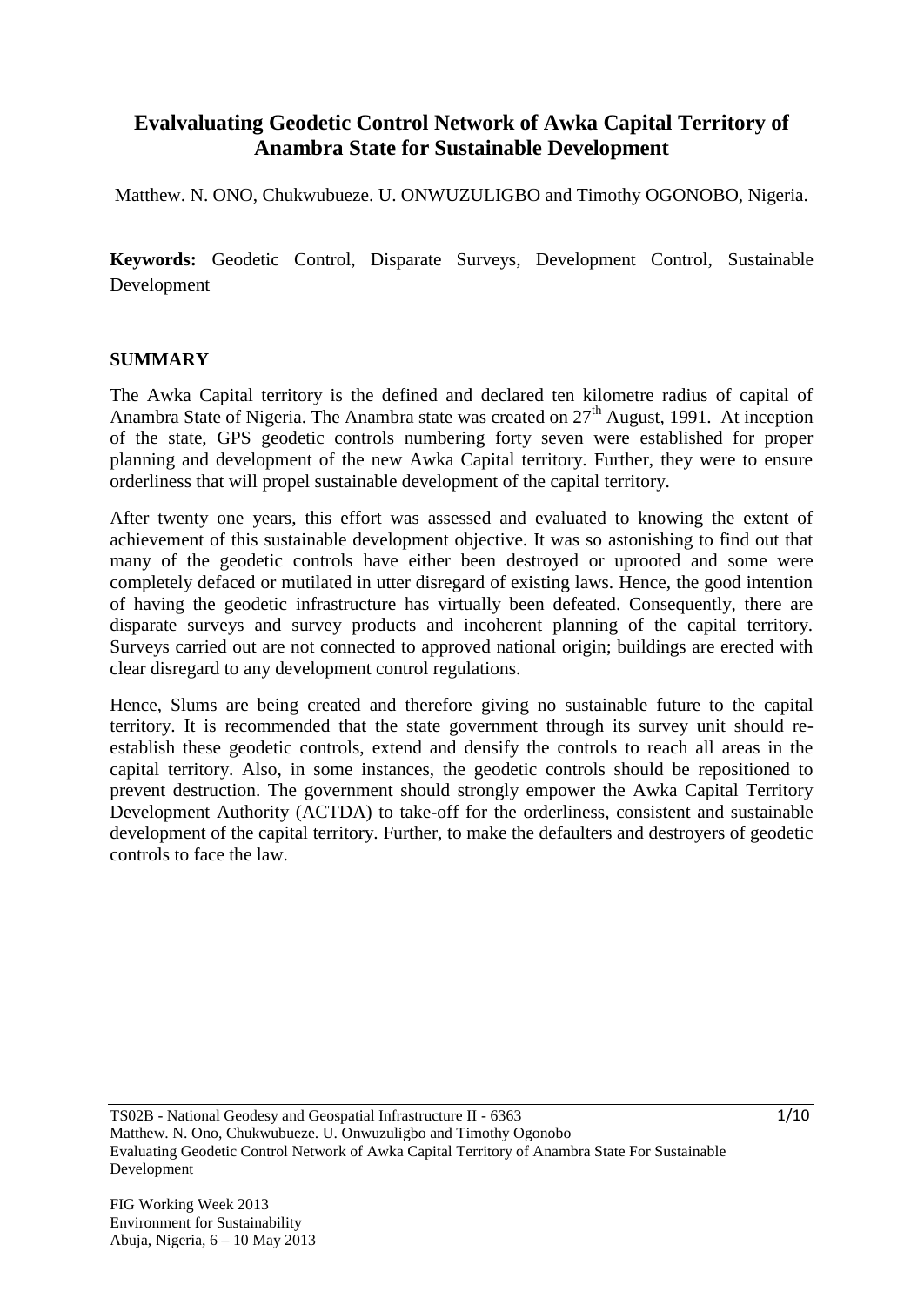## **Evalvaluating Geodetic Control Network of Awka Capital Territory of Anambra State for Sustainable Development**

Matthew. N. ONO, Chukwubueze. U. ONWUZULIGBO and Timothy OGONOBO, Nigeria.

# **1. INTRODUCTION**

Survey activities are carried out in every meaningful and sustainable development, hence; it is regarded as the "bedrock of every meaningful and sustainable development". This implies that for any development to be sustainable, the services of a surveyor must be employed. Sustainable development remains the most widely mentioned phrase in the construction and engineering industries world over. Sustainable development has been defined severally, but Akindoyeni (2011) defined sustainable development as development that meets the need of the present without compromising the ability of future generations to meet their own needs. The idea of sustainable development raises a great number of questions relating to how the development is carried out. If the sustainability of any project or environment is dependent on the quality and accuracy of the survey operations, then proper survey operations with utmost accuracy should be the first step to achieving sustainable development.

The accuracy of the domestic survey operations in any area or region, which affects the small and medium scale developments, is highly dependent on the quality of the geodetic infrastructure in that region. Defining the relationship between geodesy and surveying, Vanicek and Krakiwsky (1992) stated that in most languages, no real distinction is made between the two but that the distinction inherent in English language, probably, causes more problems than it solves. Hence "Surveying is the practice of positioning and geodesy is the theoretical foundation of surveying". In his own attempt, Torge (2001) explained that geodesy may be divided into the areas of global geodesy, geodetic surveys (national and supranational), and plane surveying. He further defined that Global geodesy includes the determination of the earth's surface and gravity field over a region that typically spans a country or a group of countries, that the earth"s curvature and gravity field must be considered in geodetic surveys and that in plane surveying (topographic surveying, cadastral surveying, and engineering surveying), the details of the earth's surface are determined on a local level, and thus curvature and gravity effects are generally ignored (Torge, 2001).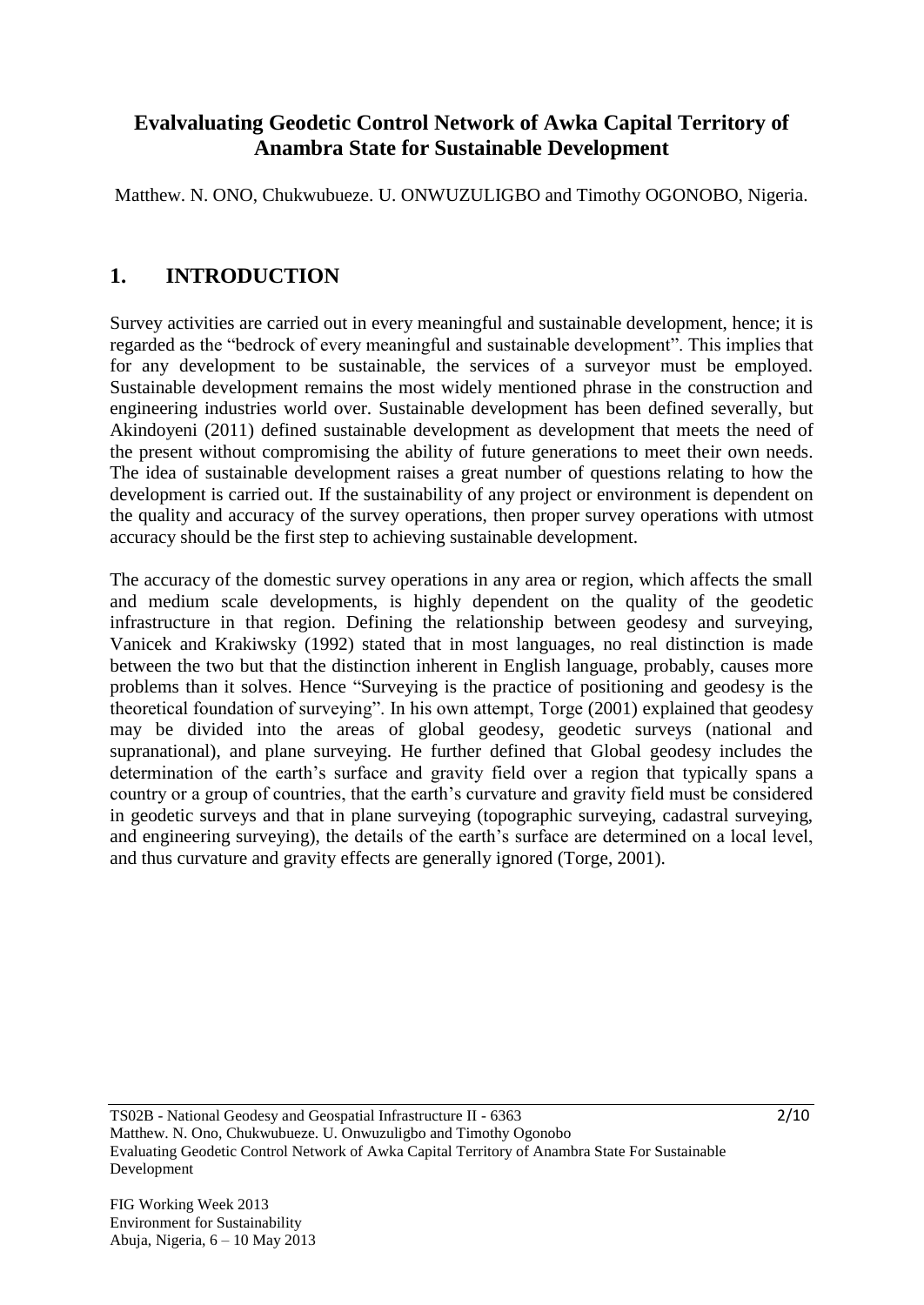

**Fig. 1: Map of Anambra State with the SCT Controls** 

Anambra state is one of the South Eastern states of Nigeria (Fig. 1). The state lies between coordinates  $6^{\circ}35^{\circ}$ E -  $7^{\circ}30^{\circ}$ E and  $5^{\circ}40^{\circ}$ N –  $6^{\circ}48$ N. It was created on 27 August 1991 and has an approximate area of  $4,844 \text{ km}^2$  (1,870.3 sq mi). Based on 2006 population census, it has a population of about 4,055,048. Records of the local Agro-Meteorological records since 1987, shows that the average humidity of the area is  $80\%$ , with Mean Daily Temperature of  $27^{\circ}$ C and Mean Annual Rainfall of 200cm. In the wisdom of the State Administration at inception, lots of projects were commissioned, with the establishment of the State Capital Territory GPS Controls, numbering forty seven, as one of them. This was done in order to unify the surveys, for proper planning and development of the new Awka Capital territory and in order to ensure orderliness that will propel sustainable development in the capital territory. Geodetic surveys were carried out to establish geodetic controls to which every survey activity in the state was to be tied to. The importance of these controls cannot be over emphasized since all survey activities were to be connected or tied to them. This is because for any survey work to be valid, it has to be connected to already existing or established control points, which are parts of a network of controls and must have been tied to a more accurate and sensitive network of geodetic controls (Onwuzuligbo, 2008). These controls were established in 1992 (Fig. 2) and have been useful to the surveyors in the state and the development in the state by extension, but it is very essential to carry out this study to evaluate the existence and services of these controls in the state capital territory for twenty one years after the establishment.

#### **2. NEED FOR THE EVALUATION OF THE NETWORK**

TS02B - National Geodesy and Geospatial Infrastructure II - 6363 Matthew. N. Ono, Chukwubueze. U. Onwuzuligbo and Timothy Ogonobo Evaluating Geodetic Control Network of Awka Capital Territory of Anambra State For Sustainable Development

FIG Working Week 2013 Environment for Sustainability Abuja, Nigeria, 6 – 10 May 2013  $3/10$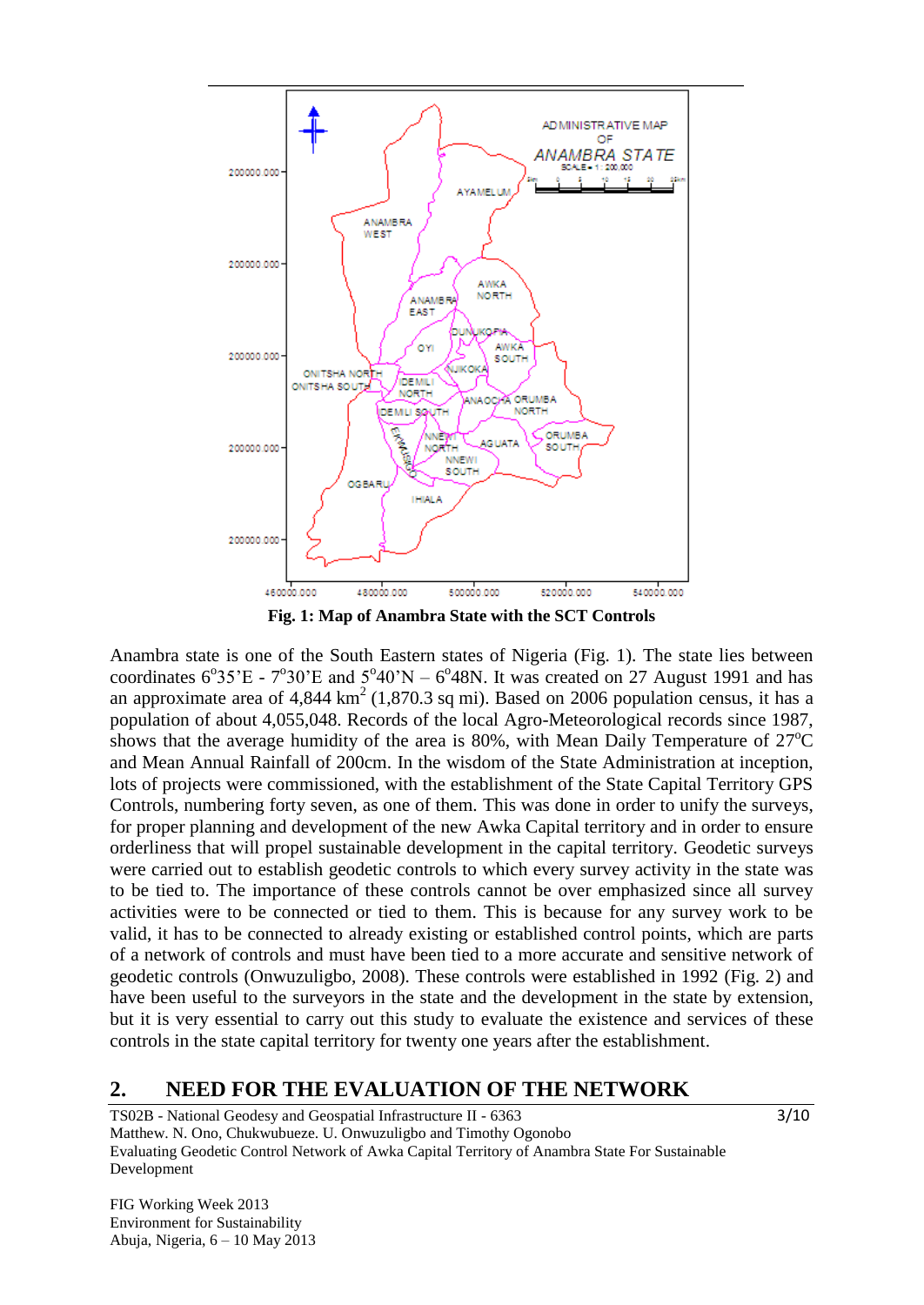One of the major principles in surveying is the principle of "working from whole to part". This principle simply indicates that all surveys must be connected to an already existing survey which forms a part of a network of controls of a higher order. Also, the principle of propagation of error indicates that if the field measurement have errors, then it is inevitable that the quantities computed from them will have errors (Mikhail and Gracie, 1981). It therefore implies that whereas the surveys in the state are connected to a network of controls, care should be taken not to be connecting field observations to controls that are deficient. Furthermore, if these controls or even their network gets tampered with and is not adjusted and fixed, then the surveys connected to the controls by extension becomes deficient and the effect of this can be detrimental to the rest of the developmental efforts in that locality as a whole.

This, therefore, makes it very necessary for the survey control networks to be evaluated from time to time, the controls themselves be visited and In-situ check ran in order to ascertain their physical conditions. It is in this vein that this research was carried out.



**Fig. 2: Map of the Anambra State Capital Territory Showing the SCT Control Network**

# **3. EVALUATION OF THE CONTROLS**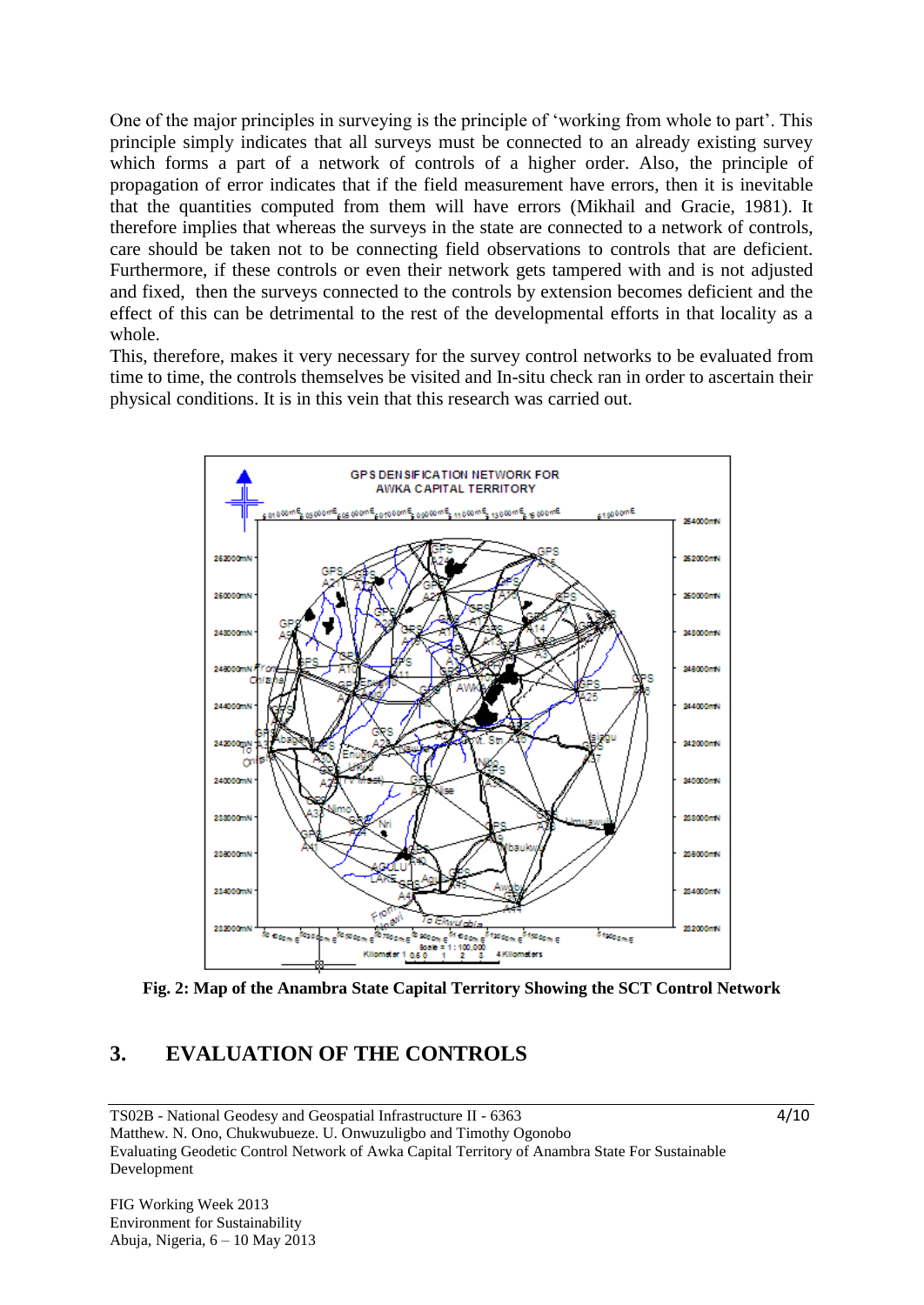In order to physically evaluate the network, the control points were visited, this was to ascertain the present physical condition of the controls. The Survey Department of the Ministry of Lands, Survey and Town Planning was visited and the officials interviewed in order to get abreast with the goings-on in the survey practice in the state.

A research carried out by Ono et.al. (2011) indicated that out of the thirty controls visited in 2008, only twelve of the controls were still in place. These controls were revisited to analyse their present condition. Typical among the visited controls were the eight (8) controls positioned along the Enugu-Onitsha Expressway. Out of the three controls confirmed to be existing by Onwuzuligbo (2008), none of the controls were found to be existing.

Also a visit to the Survey Department of the Ministry of Land, Survey and Town Planning in Awka, Anambra state indicated that these controls were destroyed mostly by different construction companies while embarking on different road projects. Also it was discovered that irrespective of the loss of the controls, that Practicing Surveyors still connect their surveys to these controls on paper. Also, it appeared that there is nothing being done about the loss of the controls. The status of some of the controls is as shown in Table 1 and Fig. 3. In Fig. 3, the control monument is completely uprooted.

| S/N | <b>CONTROL</b> | <b>STATUS (2008)</b> | PRESENT STATUS         | <b>REMARK</b>                   |  |  |  |
|-----|----------------|----------------------|------------------------|---------------------------------|--|--|--|
|     | <b>POINT</b>   |                      | (2012)                 |                                 |  |  |  |
| 1.  | GPS A1         | On ground though     | Uprooted and displaced | <b>Needs</b><br>be<br>to<br>re- |  |  |  |
|     |                | shifted              | completely             | established                     |  |  |  |
| 2.  | GPS A2         | Not on ground        | Not on ground          | <b>Needs</b><br>be<br>to<br>re- |  |  |  |
|     |                |                      |                        | established                     |  |  |  |
| 3.  | GPS A3         | Fixed                | Uprooted and displaced | Replaced<br>by<br>another       |  |  |  |
|     |                |                      | Completely             | from<br>another<br>control      |  |  |  |
|     |                |                      |                        | <b>Network</b>                  |  |  |  |
| 4.  | GPS A4         | Not on ground        | Not on ground          | <b>Needs</b><br>be<br>to<br>re- |  |  |  |
|     |                |                      |                        | established                     |  |  |  |
| 5.  | GPS A5         | Not on ground        | Not on ground          | <b>Needs</b><br>be<br>to<br>re- |  |  |  |
|     |                |                      |                        | established                     |  |  |  |
| 6.  | GPS A6         | Not on ground        | Not on ground          | <b>Needs</b><br>be<br>to<br>re- |  |  |  |
|     |                |                      |                        | established                     |  |  |  |
| 7.  | GPS A7         | Not on ground        | Not on ground          | <b>Needs</b><br>be<br>to<br>re- |  |  |  |
|     |                |                      |                        | established                     |  |  |  |
| 8.  | GPS A8         | Fixed                | Not on ground          | <b>Needs</b><br>be<br>to<br>re- |  |  |  |
|     |                |                      |                        | established                     |  |  |  |
| 9.  | GPS A28        | Fixed                | On ground but Defaced  | Needs to be Readjusted          |  |  |  |
|     |                |                      |                        | and Recapped                    |  |  |  |
| 10. | GPS A35        | Fixed                | On ground but shifted  | <b>Needs</b><br>be<br>to<br>re- |  |  |  |
|     |                |                      |                        | established                     |  |  |  |
| 11. | GPS A15        | Fixed                | Fixed                  | Needs to be readjusted          |  |  |  |
| 12. | GPS A16        | Uprooted<br>and      | Uprooted and Displaced | <b>Needs</b><br>be<br>to<br>re- |  |  |  |
|     |                | Displaced            | Completely (fig 3)     | established.                    |  |  |  |
|     |                | Completely(fig 3)    |                        |                                 |  |  |  |

TS02B - National Geodesy and Geospatial Infrastructure II - 6363

 $5/10$ 

Matthew. N. Ono, Chukwubueze. U. Onwuzuligbo and Timothy Ogonobo Evaluating Geodetic Control Network of Awka Capital Territory of Anambra State For Sustainable Development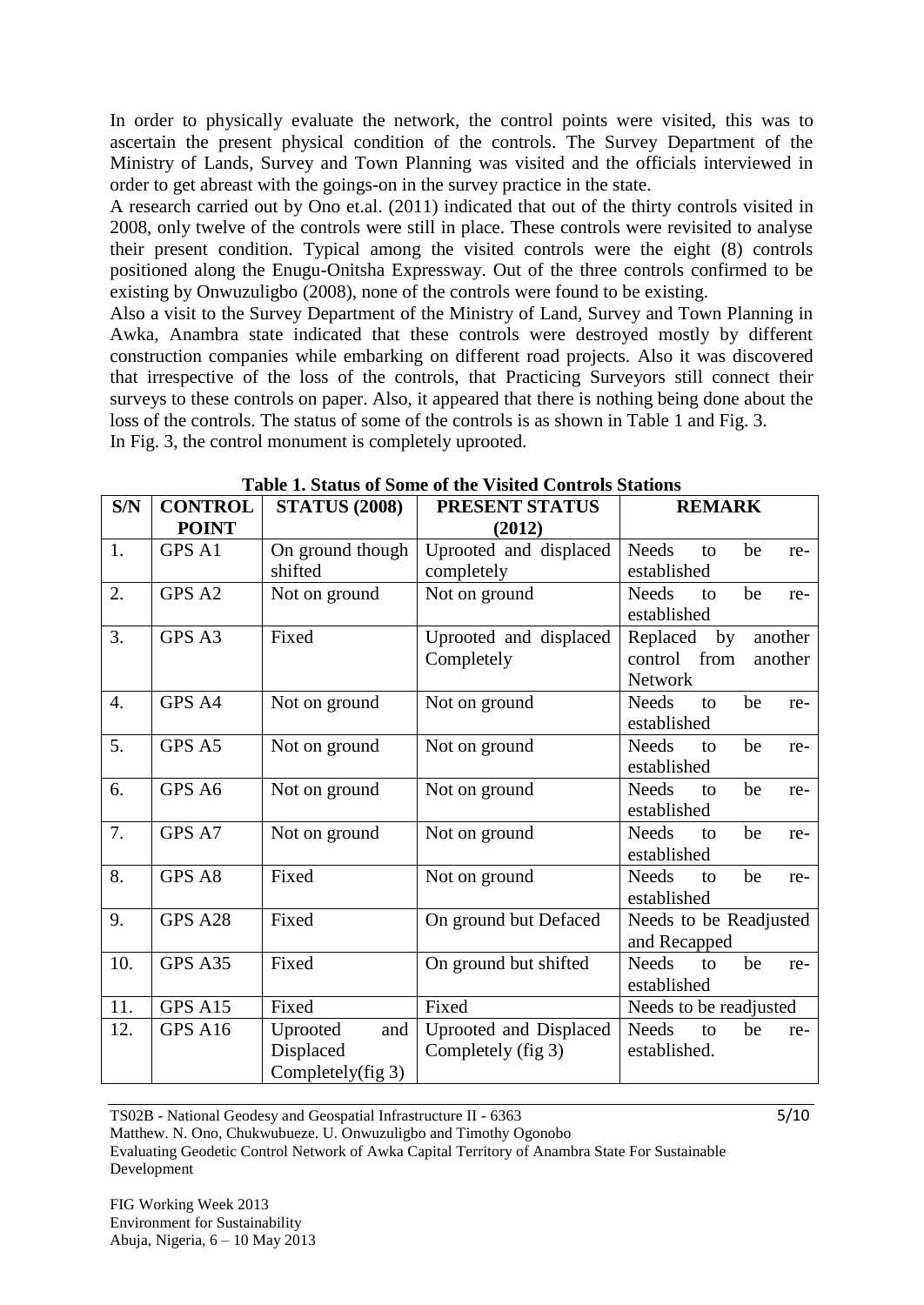|     | GPS A27 | Uprooted   | and   Uprooted and Displaced   Needs |                        | to | be | re- |
|-----|---------|------------|--------------------------------------|------------------------|----|----|-----|
|     |         | Displaced  | Completely                           | established            |    |    |     |
|     |         | Completely |                                      |                        |    |    |     |
| 14. | GPS A9  | Fixed      | Fixed                                | Needs to be readjusted |    |    |     |
| 15. | GPS A29 | Fixed      | Fixed                                | Needs to be readjusted |    |    |     |



Fig. 3: The Status of GPS A16 (Uprooted)

# **4. EFFECT OF THE STATE OF THE NETWORK**

The shoddy state of the Anambra State Capital Territory Control Network has a major effect on the quality of surveys in the state. Owing to the costly nature of the Differential GPS, the Surveyors in the State resorted to the use of the Hand-Held GPS Receivers, most times not minding the attendant errors. The effect of this is that the reliability of the survey measurements is in doubt. It also implies that a proper charting of the cadastral survey plans submitted to the Survey Department of the State Ministry of Lands and Surveys and Town Planning exposed a whole lot of errors in these surveys. Landed properties were seen to overlap themselves and sometimes neighbouring land parcels were also seen to have spaces between them.

More technically, some of the surveyors and survey assistants do not understand the dynamism of the ellipsoidal datum as configured in the GPS receiver. Nigeria uses the Minna datum which is based on the Clarke 1880 ellipsoid. Some GPS receivers have the capability of supplying positional values in this system, but needs to be configured first. Also, an on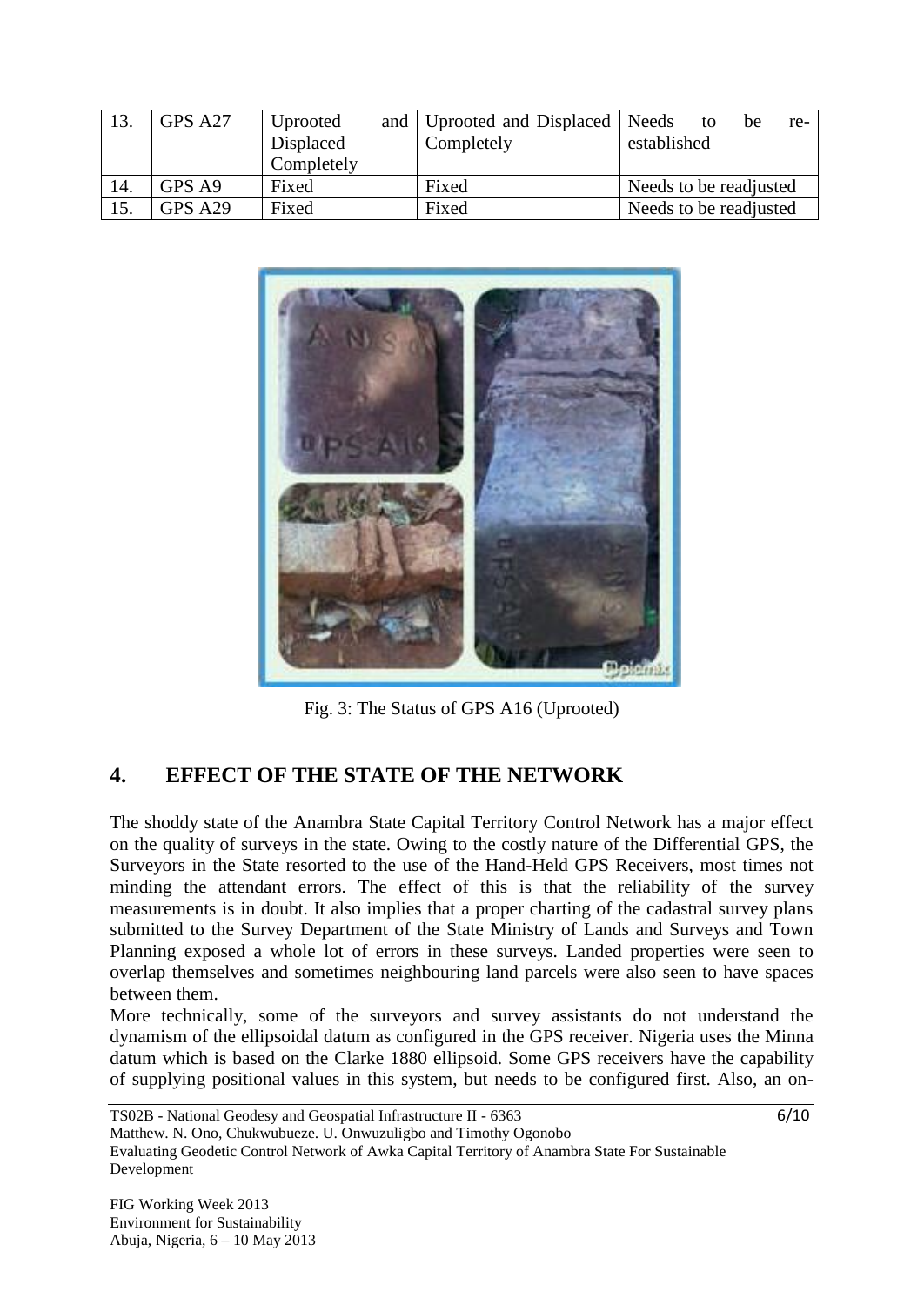going research is trying to ascertain the accuracy level of coordinate transformation done by the GPS receivers as against that of some software and programs. As indicated by International Association of Oil and Gas Producers (OGP) (2008), although the WGS 84 and ED 50 coordinates of the Effiel Tower share the exact same latitude and longitude values  $(48°51'29''N, 2°17'40''E)$ , they do not represent the same physical point on the earth's surface (the yellow dot representing the correct location) as shown in figure 4.

Comparing the difference between the WGS 84 coordinate and the Clarke 1880 coordinates, using the same coordinate values, it was discovered that their physical locations differ by 55meters on the average. It is as a result of this that one cannot depend solely on the use of the hand-held GPS receivers without properly educating the users through training and retraining from time to time.

Furthermore, the poor state of this network goes a long way to affect the development in the State Capital Territory. Since survey is the first operation in every development, then it is pertinent to note that if the quality of the survey is in doubt, then the inherent errors in that survey measurement will be transferred to the design and implementation stages of the developmental project thereby hampering sustainable development. This is very evident in the fact that there are disparate surveys and survey products. Also the planning of the capital territory has been disregarded and no specific model is being adopted.



Fig. 4: Difference in Position with Respect to Datum.Source: OGP (2008)

Because this control network established for the planning of the SCT is in a devastated condition; surveys carried out are not connected to approved national origin; individual and families demarcate and mortgage landed properties without regards to approved schemes; and buildings are erected with clear disregard to any development control regulations. Hence, Slums are being created and therefore giving no sustainable future to the capital territory.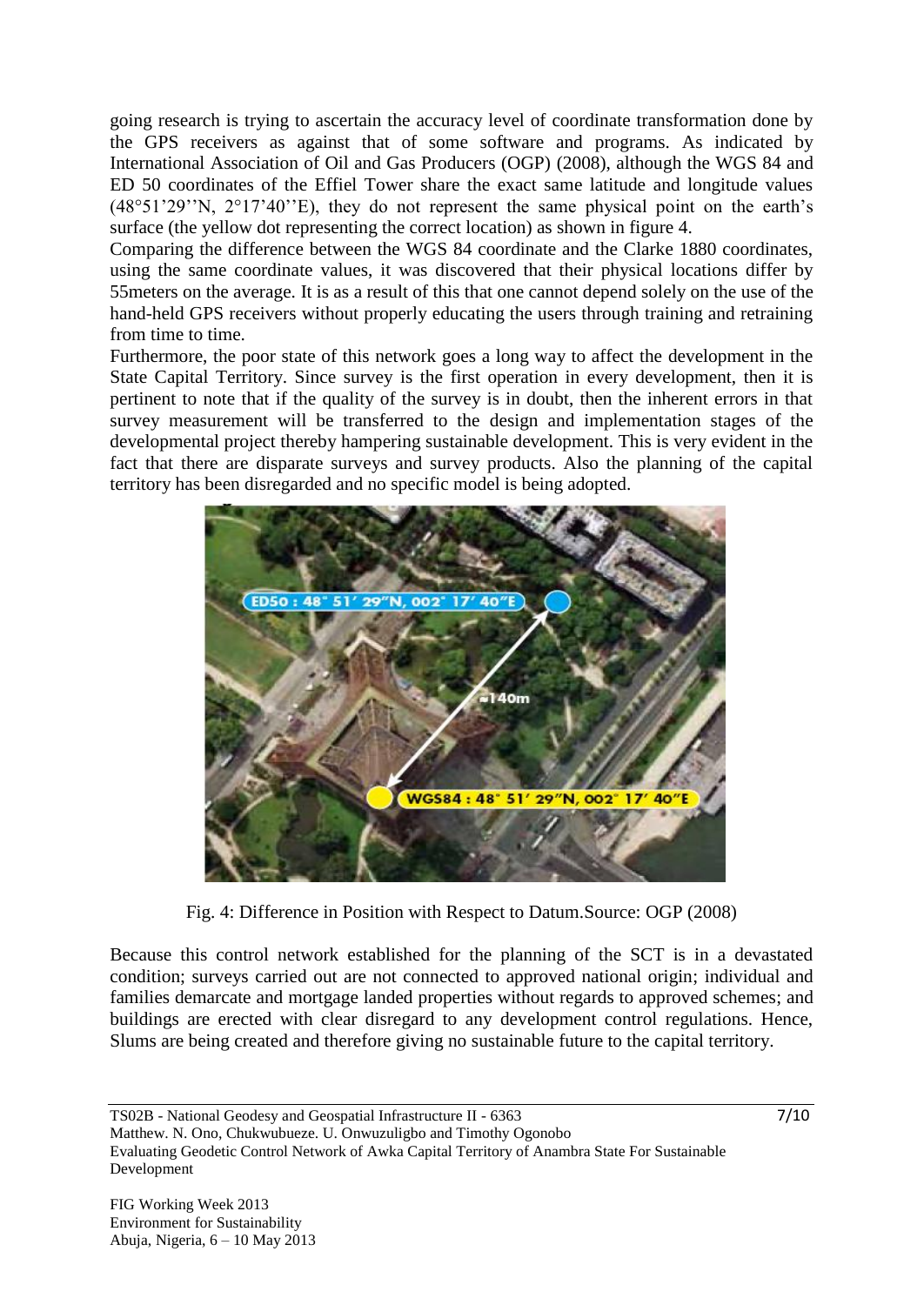# **5. CONCLUSION**

The establishment of the Anambra State Capital Territory Control Network was a good step in the right direction. The network as shown in Figure 2 effectively covers the ten kilometre (10km) radius Capital Territory. These controls have been very useful and improved the accuracy of the surveys carried out within the territory, till recently when a review indicated that most of the controls in this network were destroyed. Since the network directly affects the quality of the survey measurements, it can be said that the poor state of the controls as exposed by this evaluation is an indication that the quality of the survey operations is nonsatisfactory.

Even so, it was evident that the level of education among Practising Surveyors in the state as regards the use of the GPS is poor as some of them mix up the datums. Furthermore, some use the device in user grid mode giving rise to rectangular coordinates notwithstanding the fact that the hand-held GPS does not display the decimal part of the Eastings and Northings. This therefore introduces a great deal of error in to the measurement.

## **6. RECOMMENDATION**

Having looked at the present state of the control network under review, it is very vital to state the following recommendations:

- i. All stakeholders (Nigerian Institution of Surveyors, State Ethics Committee of Surveyors Council of Nigeria, Office of the Surveyor General, the State Government, etc) should initiate effort to re-establish the controls as this will improve the quality of survey in the State.
- ii. For some of the control stations that are situated in positions that are vulnerable and can be easily destroyed, the geodetic controls should be repositioned to prevent destruction in future.
- iii. A law should be enacted by the State Legislature, with necessary penalty, to protect the indiscriminate destruction of geodetic controls and the re-establishment of the controls when accidentally destroyed.
- iv. The government should strongly cause the Awka Capital Territory Development Authority (ACTDA) to take-off for the orderliness, consistent and sustainable development of the capital territory and also to make the defaulters and destroyers of geodetic controls to face the law.
- v. The public should continuously be sensitized on the importance of the geodetic controls and the dangers of their destruction.
- vi. Further, people should make use of Survey and Survey Products and comply to the development control regulations.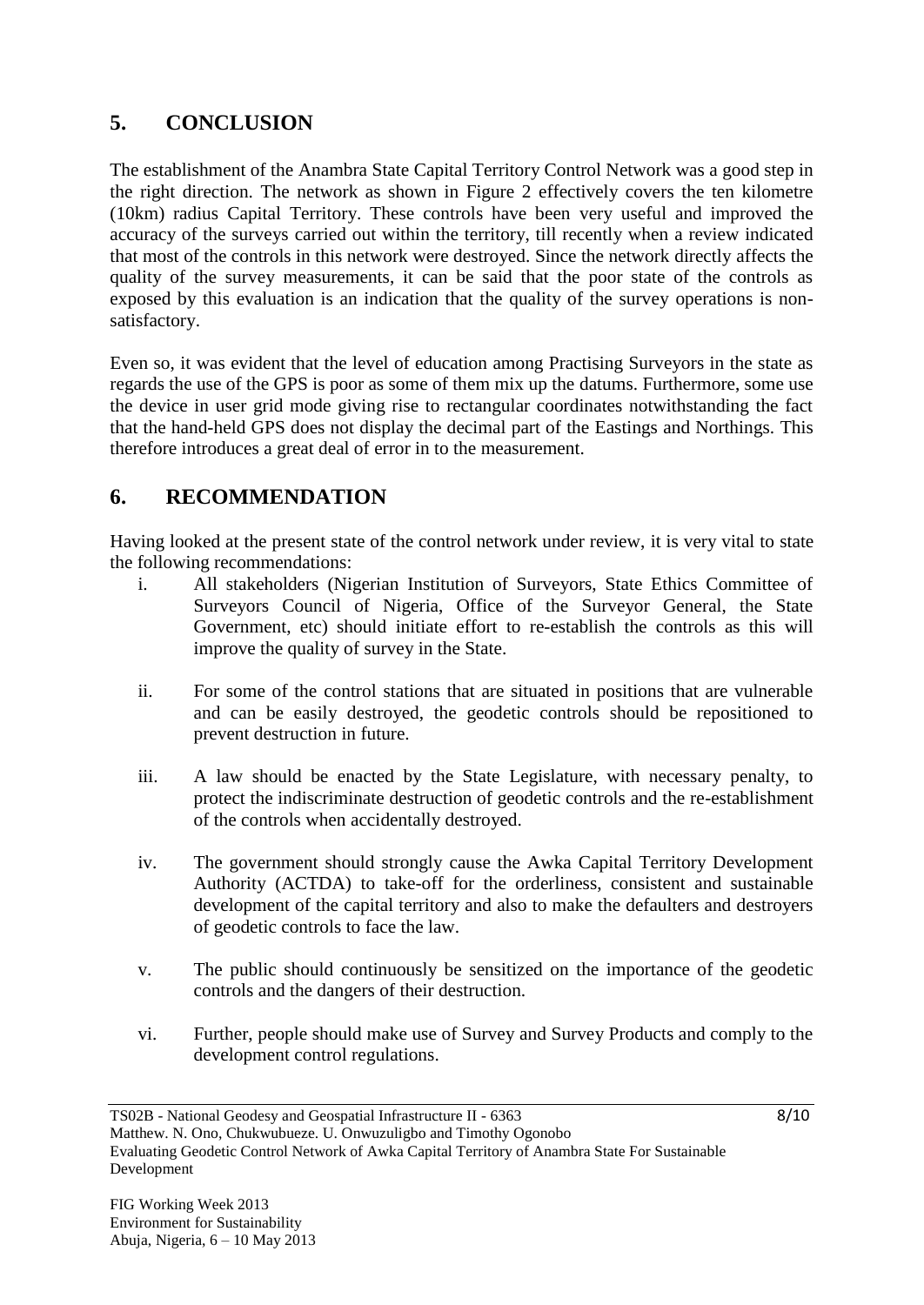- vii. Now that almost ¾ of the geodetic control points are not physically in-situ, the State Survey should immediately embark on re-establishment and re-observation of these points.
- viii. The government should urgently implement the master plan for Awka Capital Territory if any, and stop developing slums and defeating all principles of sustainable development.

### **REFERENCES**

- Akindoyeni, A. (2011): Sustainable Development in the Midst of Poverty in Nigeria: The Option. 5th Annual Lecture of Faculty of Environmental Science, Nnamdi Azikiwe University, Awka. Awka, Nigeria, June 2011.
- International Association of Oil and Gas Producers (OGP) (2008) Surveying & Positioning Guidance Note 1. [www.ogp.org.uk/pubs/373-01](http://www.ogp.org.uk/pubs/373-01) accessed on 29th June, 2011
- Mikhail E. M and Gracie G. (1981): Analysis and Adjustment of Survey Measurements. Van Nostrand Reinhold Compay Inc. New York
- Onwuzuligbo C. U. (2008): Status of Geodetic Control and their Coverage in Anambra State. A Bachelors Degree project in Nnamdi Azikiwe University, Awka. Unpublished
- Ono, M.N**.,** Onwuzuligbo C, and Ijioma, D.I. (2011) Status of Geodetic Control Network in Anambra State, Nigeria. Nigerian Journal of Surveying and Geoinformatics. Vol. 3, No. 2 pp 45-55
- Torge, W. (2001): Geodesy 3rd Edition. Walter de Gruyter. New York.
- Vanicek, P and Krakiwsky, E. J. (1992): Geodesy: The Concepts. Elsevier, Oxford.

#### **BIOGRAPHICAL NOTES:**

Matthew N. ONO, holds B.Sc in Mathematics, (Benin, Nigeria), M.Sc in Surveying (Zaria, Nigeria) and PH.D in Geodesy and Geodynamics (UNN, Nigeria). He is currently a Professor in the Department of Surveying and Geoinformatics, Nnamdi Azikiwe University, Awka, Nigeria. His research interest is in Geodesy, Geodynomics, Geoinformatics and Surveying. He is a Registered Surveyor with Surveyors Council of Nigeria (SURCON).

Chukwubueze U. ONWUZULIGBO, holds B.Sc, M.Sc in Surveying (Awka, Nigeria) and Ph.D in Geodesy and Geodynamics (Awka, Nigeria). He is currently a Lecturer in the Department of Surveying and Geoinformatics, Nnamdi Azikiwe University, Awka, Nigeria. His core interest is in Geodesy and Geoinformatics. He is presently a PH.D student.

Timothy OGONOBO, holds B.Sc and M.Sc in Surveying (UNN, Nigeria) in Surveying and Geoinformatics. He is in the Department of Surveying and Geoinformatics, Federal Polytechnics, Auchi, Edo State, Nigeria. His research interest is in Surveying and Geodesy, He is a Registered Surveyor with Surveyors Council of Nigeria (SURCON) and presently a PH.D student at Nnamdi Azikiwe University, Awka, Nigeria.